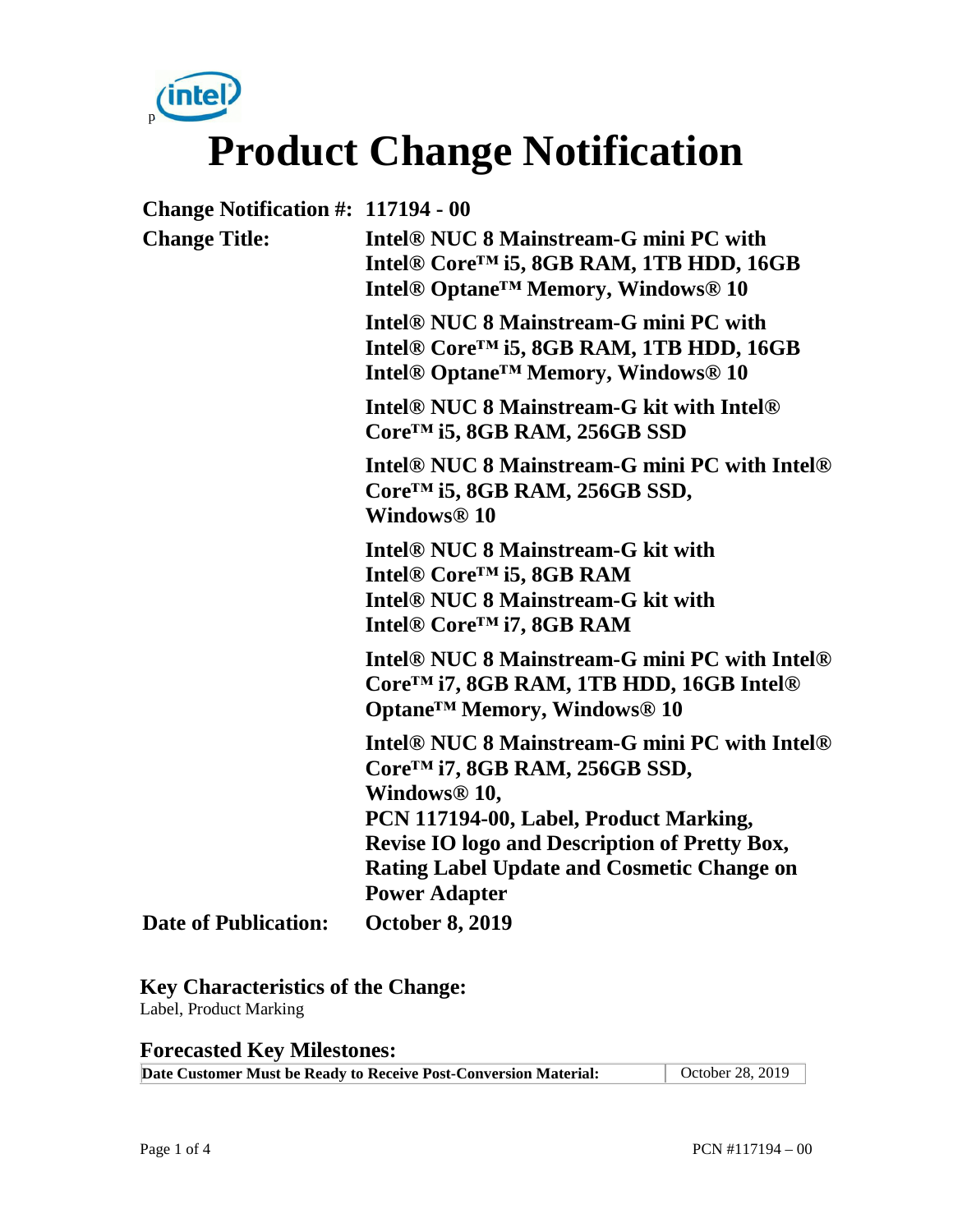#### **Description of Change to the Customer:**

The Intel® NUC SKUs listed in the Product Affected Table below will have the following change.

Update rating label for revising ICT logo and implementing CCC and CMIIT ID# certification.



#### **Customer Impact of Change and Recommended Action:**

This change has been thoroughly evaluated to ensure that there are no quality or reliability implication to our customers. Customer should be aware of this change and take any actions so as to not impact their receiving and integration of product with the new label.

Milestone dates are estimates and subject to change based on business and operational conditions.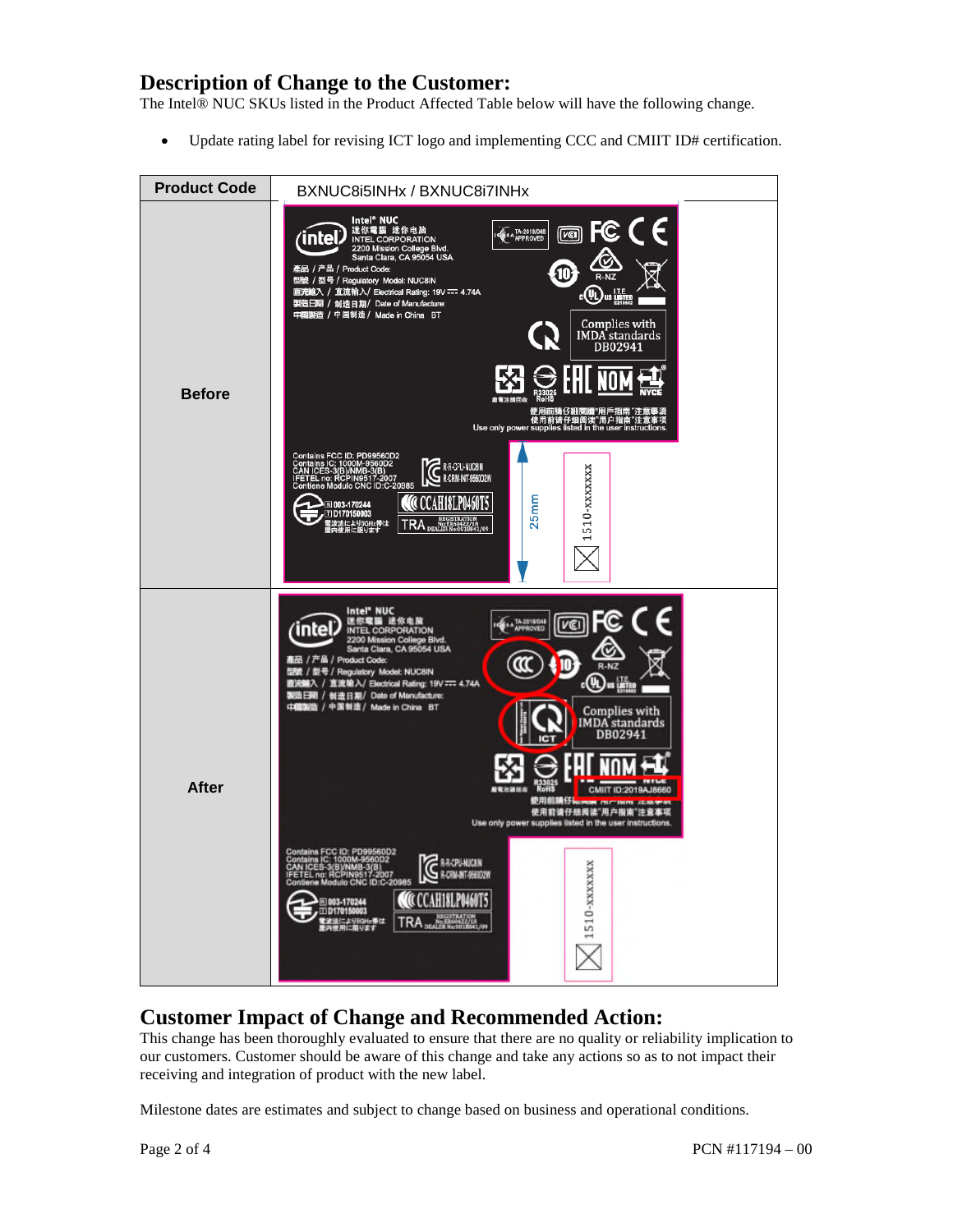| <b>Product Code</b> | MM#    | o<br><b>Pre Change TA</b> | Pre Change SA | <b>Post Change TA</b> | <b>Post Change SA</b> |
|---------------------|--------|---------------------------|---------------|-----------------------|-----------------------|
| BXNUC8I5INHJA1      | 999AHL | K29867-100                | K29938-405    | K29867-101            | K29938-406            |
| BXNUC8I5INHJA2      | 999AHM | K29870-100                | K29938-405    | K29870-101            | K29938-406            |
| BXNUC8I5INHJA3      | 999AHN | K29871-100                | K29938-405    | K29871-101            | K29938-406            |
| BXNUC8I5INHJA4      | 999AHP | K29872-100                | K29938-405    | K29872-101            | K29938-406            |
| BXNUC8I5INHP6       | 999F4J | K47390-100                | K47343-404    | K47390-101            | K47343-405            |
| BXNUC8I5INHPA2      | 999F4Z | K47389-100                | K47340-405    | K47389-101            | K47340-406            |
| BXNUC8I5INHPA1      | 999F50 | K47377-100                | K47340-405    | K47377-101            | K47340-406            |
| <b>BXNUC8I5INHX</b> | 999F51 | K47374-100                | K47339-404    | K47374-101            | K47339-405            |
| BXNUC8I7INHX        | 999F9J | K47391-100                | K47344-404    | K47391-101            | K47344-405            |
| BXNUC8I7INHJA1      | 999F9L | K29876-100                | K29939-405    | K29876-101            | K29939-406            |
| BXNUC8I7INHJA2      | 999FA4 | K29877-100                | K29939-405    | K29877-101            | K29939-406            |
| BXNUC8I7INHJA3      | 999FA5 | K29879-100                | K29939-405    | K29879-101            | K29939-406            |
| BXNUC8I7INHJA4      | 999FA6 | K29880-100                | K29939-405    | K29880-101            | K29939-406            |
| BXNUC8I7INHPA1      | 999FA8 | K47393-100                | K47348-405    | K47393-101            | K47348-406            |
| BXNUC8I7INHPA2      | 999FA9 | K47394-100                | K47348-405    | K47394-101            | K47348-406            |

## **Products Affected / Intel Ordering Codes:**

# **PCN Revision History:**

| <b>Date of Revision:</b> | <b>Revision Number:</b> | <b>Reason:</b>           |
|--------------------------|-------------------------|--------------------------|
| October 8, 2019          | 00                      | Originally Published PCN |